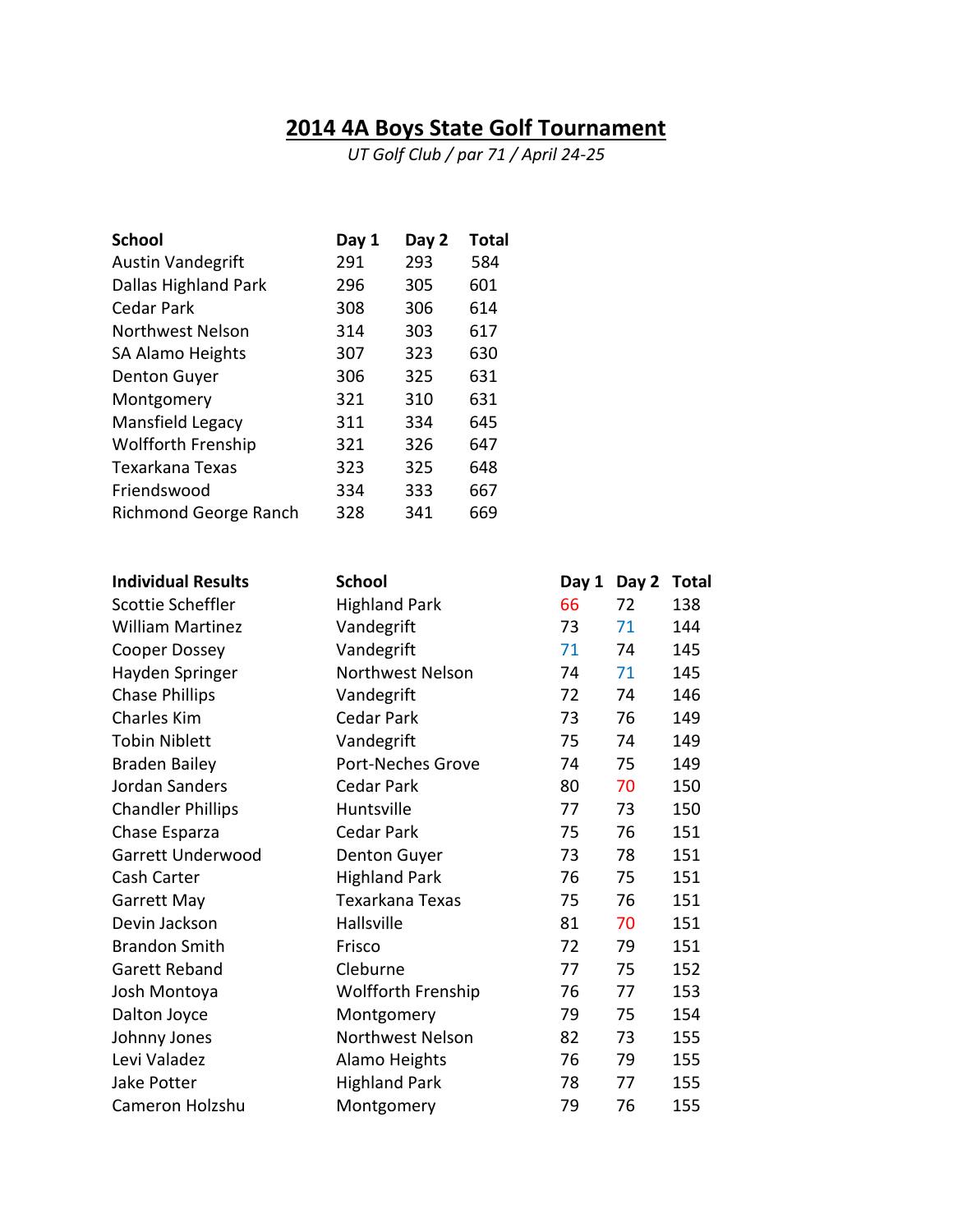| <b>Individual Results</b> | <b>School</b>          | Day 1 | Day 2 Total |     |
|---------------------------|------------------------|-------|-------------|-----|
| <b>Scott Williams</b>     | Vista Ridge            | 77    | 78          | 155 |
| <b>Conner Black</b>       | <b>Summer Creek</b>    | 78    | 77          | 155 |
| Mac Meissner              | Alamo Heights          | 79    | 77          | 156 |
| John Kellum               | Alamo Heights          | 73    | 83          | 156 |
| Daniel Martinez           | Vandegrift             | 77    | 79          | 156 |
| Zander Lozano             | <b>Boerne Champion</b> | 75    | 82          | 157 |
| <b>Charlie Click</b>      | <b>Highland Park</b>   | 77    | 81          | 158 |
| <b>Dominick Gennuso</b>   | Montgomery             | 81    | 77          | 158 |
| Dathan Terry              | Wolfforth Frenship     | 77    | 82          | 159 |
| <b>Brady Hanley</b>       | Denton Guyer           | 77    | 82          | 159 |
| Ryan Johnson              | Northwest Nelson       | 82    | 78          | 160 |
| <b>Brian Rogers</b>       | Northwest Nelson       | 78    | 82          | 160 |
| Russell Schuljak          | Mansfield Legacy       | 77    | 83          | 160 |
| Drake Turnbull            | <b>Highland Park</b>   | 78    | 82          | 160 |
| Garrett Landers           | <b>Sulphur Springs</b> | 81    | 79          | 160 |
| Ty Hazlewood              | Northwest Nelson       | 80    | 81          | 161 |
| Daniel Kay                | Mansfield Legacy       | 80    | 81          | 161 |
| <b>Tyler Walsh</b>        | <b>Boerne Champion</b> | 78    | 84          | 162 |
| <b>Sutherland Stith</b>   | Alamo Heights          | 79    | 84          | 163 |
| <b>Bryce Dooley</b>       | Friendswood            | 81    | 82          | 163 |
| Kevin Childs              | Mansfield Legacy       | 75    | 89          | 164 |
| <b>Ethan Edsall</b>       | Montgomery             | 82    | 82          | 164 |
| Will Ward                 | George Ranch           | 79    | 85          | 164 |
| Justin Meredith           | Cedar Park             | 80    | 85          | 165 |
| <b>Connor Ross</b>        | <b>Denton Guyer</b>    | 79    | 86          | 165 |
| <b>Russell Thomas</b>     | Texarkana Texas        | 87    | 78          | 165 |
| <b>Reese Nichols</b>      | Texarkana Texas        | 82    | 83          | 165 |
| <b>Abrian Gonzales</b>    | Wolfforth Frenship     | 84    | 83          | 167 |
| Nick Jusko                | Mansfield Legacy       | 79    | 88          | 167 |
| Mitchell Meissner         | Alamo Heights          | 83    | 84          | 167 |
| Zach Mull                 | George Ranch           | 81    | 86          | 167 |
| <b>Harrison Slone</b>     | Friendswood            | 86    | 81          | 167 |
| Logan Lambert             | Aledo                  | 86    | 81          | 167 |
| <b>Blake Flint</b>        | Wolfforth Frenship     | 84    | 94          | 168 |
| <b>Grant Studdard</b>     | Denton Guyer           | 86    | 82          | 168 |
| Robert Todd               | Friendswood            | 81    | 87          | 168 |
| Clay Lankford             | Canyon Randall         | 84    | 84          | 168 |
| Grayson Jones             | Texarkana Texas        | 81    | 88          | 169 |
| Zane Warren               | George Ranch           | 81    | 88          | 169 |
| Daniel Bradley            | Friendswood            | 86    | 83          | 169 |
| <b>Tripp Wallace</b>      | Wolfforth Frenship     | 86    | 84          | 170 |
| <b>Austin Rhodes</b>      | Mansfield Legacy       | 88    | 82          | 170 |
| Marcus Lopez              | George Ranch           | 87    | 85          | 172 |